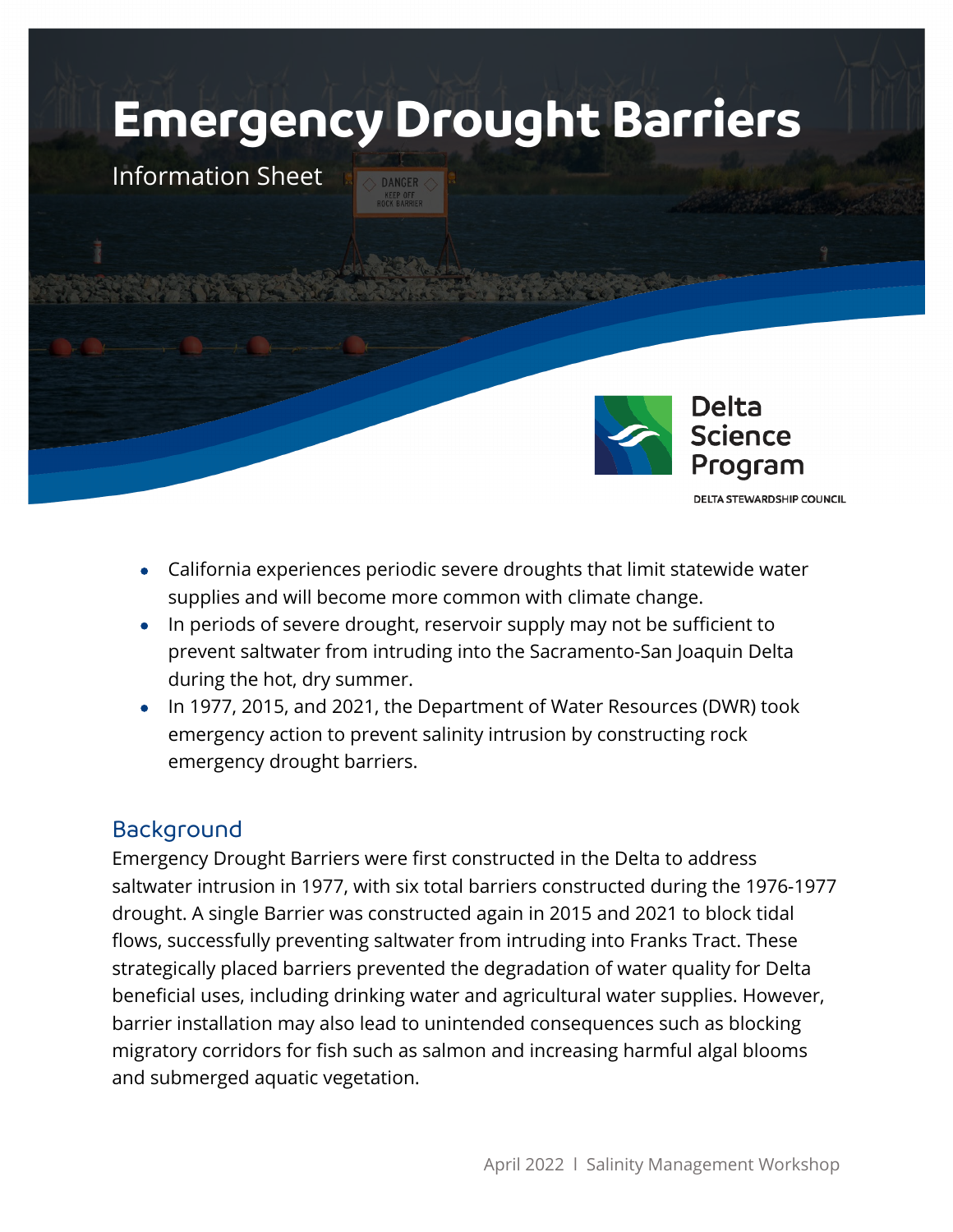

**Figure 1.** Map (right) of Delta with lines depicting Barriers placed in 1977. Focus area of Franks Tract (left) showing saltwater movement on flood tide (A) without Barrier and (B) with Barrier placed in False River in 2015 and 2021

# Ecological Effects

In response to the installation of the 2015 Barrier, Kimmerer et al. 2019 evaluated a wide range of ecological effects resulting from the Barrier. Some effects were intended and anticipated – such as reduced water exchange and salt transport across the Barrier. However, other undesirable effects, such as the increase in submerged aquatic vegetation (SAV) in Franks Tract and the increase of invasive clams, were harmful, and the study provided managers with data for evaluating tradeoffs associated with Barrier placement.

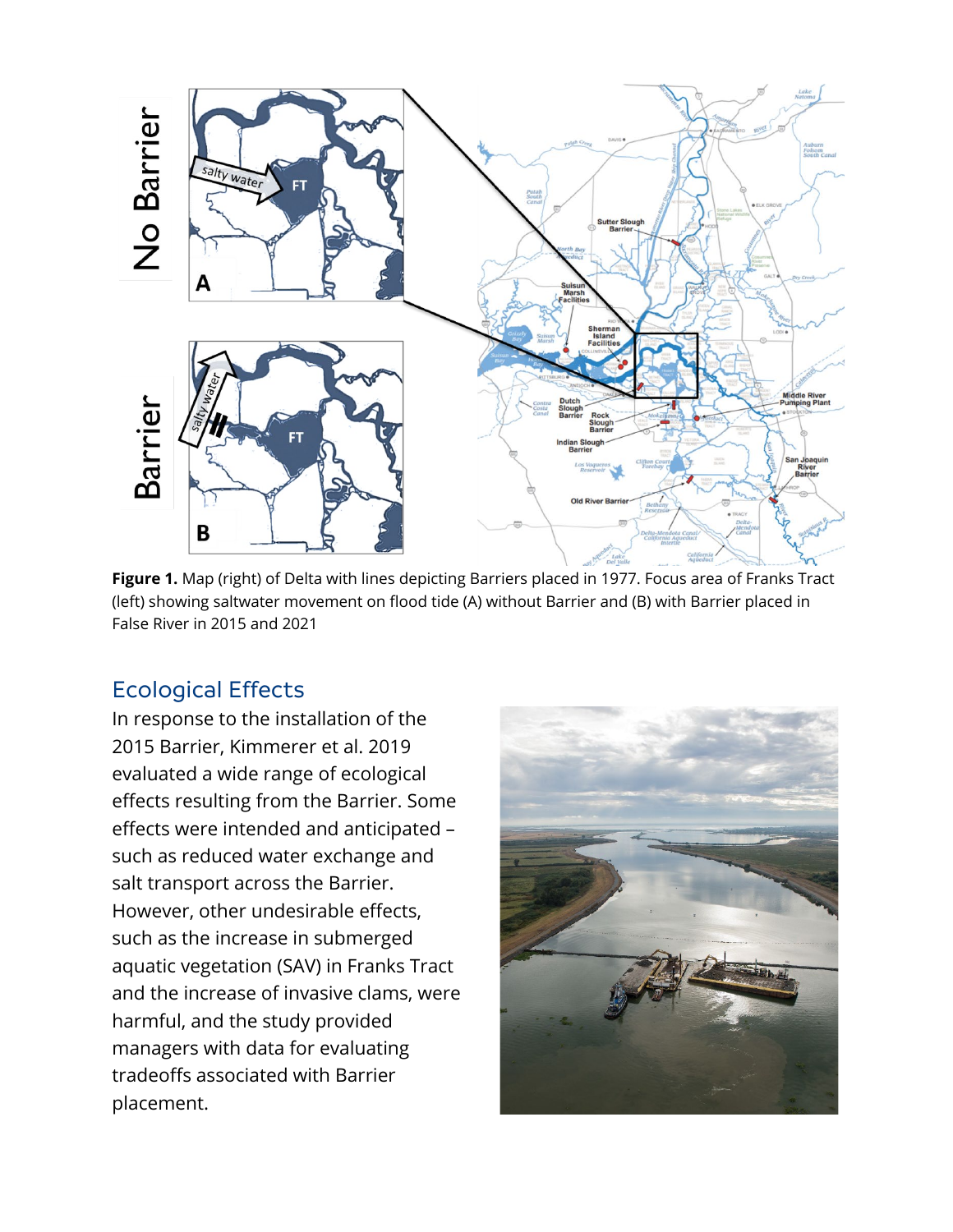As a condition of the Temporary Urgency Change Petition (TUCP), filed by DWR in conjunction with the construction of the 2021 Barrier, a special study of harmful algal bloom (HAB) development and SAV growth in Franks Tract was required by the State Water Board (See Regulatory Fact Sheet for more information about TUCPs). A December 2021 report from the DWR detailed preliminary results suggesting:

- drought and increased water temperature led to the development of HABs across the estuary, including in Franks Tract, in 2021 despite no HAB development in Franks Tract with the 2015 Barrier construction.
- no direct link can be made between the Barrier and SAV growth as the prevalence of SAV has increased over the last 15 years, possibly due to frequent droughts and increased temperatures.

A more extensive report will be published in spring 2022.

## Salmon Migration

The 2015 Barrier was removed in the fall of 2015 to allow for salmon migration. In 2021, due to the severity of drought conditions, instead of full Barrier removal, a notch was made in the top of the barrier to allow fish movement in January 2022. The notch was filled in April 2022.



**Figure 2.** The 2021 Barrier with notch removed to allow fish passage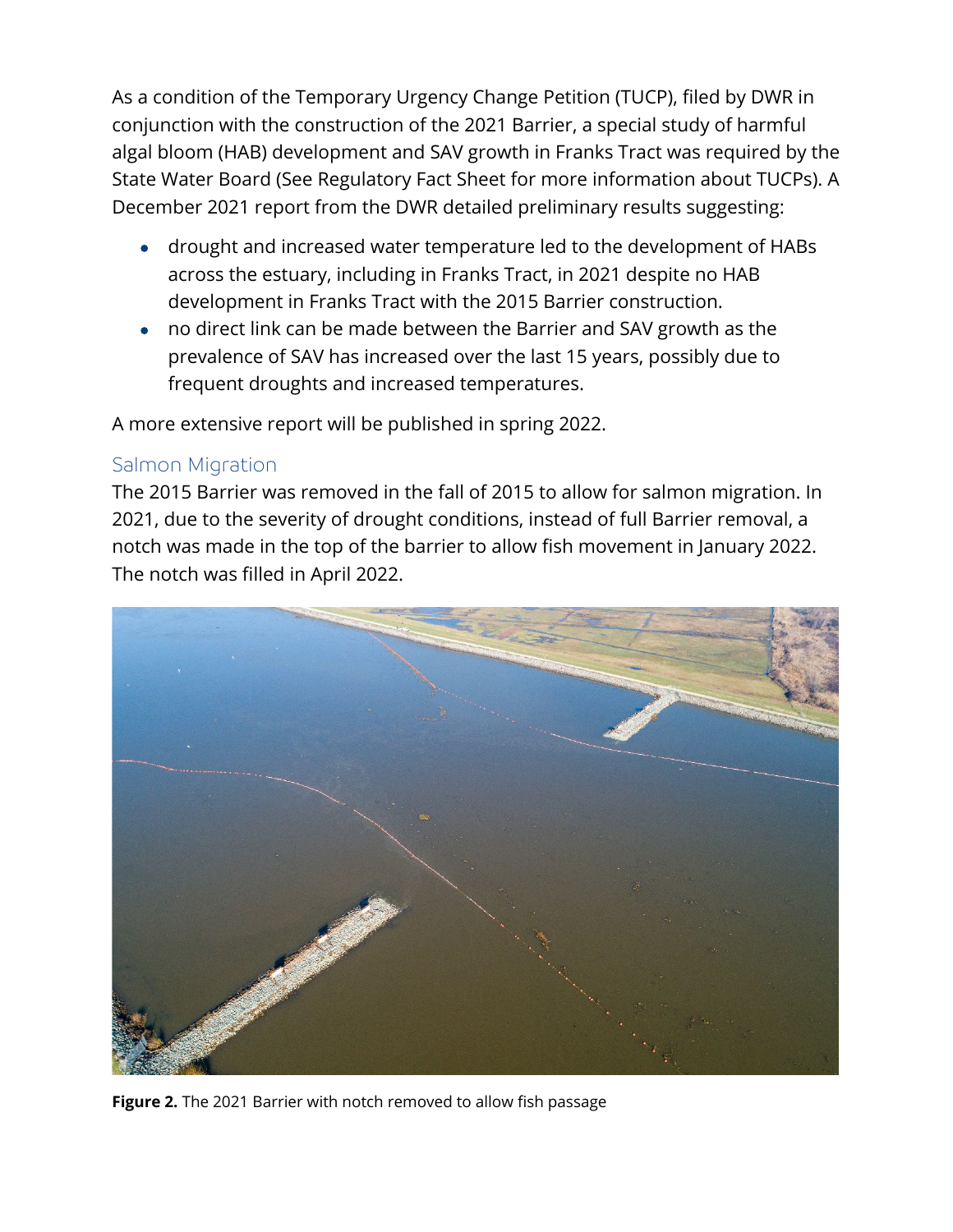

**Figure 3.** Map (right) of Delta showing with focus area (left) of approximated future proposed Barriers (not exact locations)

# Potential Future Barriers

To slow further salinity intrusion upstream, DWR has also considered drought barriers in Miner Slough and Steamboat Slough as further salinity management options if the drought continues, approximate locations of which are depicted in Figure 3.

A Notice of Preparation for an Environmental Impact Report (EIR) was released by DWR on February 23, 2022, for a 30-day public comment period. The proposed project consists of a temporary barrier in the West False River that may be installed up to two times between 2023 and 2032 for a period of up to 20 months if water storage in SWP and CVP were reduced to critical levels and release from reservoirs could not control salinity intrusion. The comment period closed March 25, 2022.